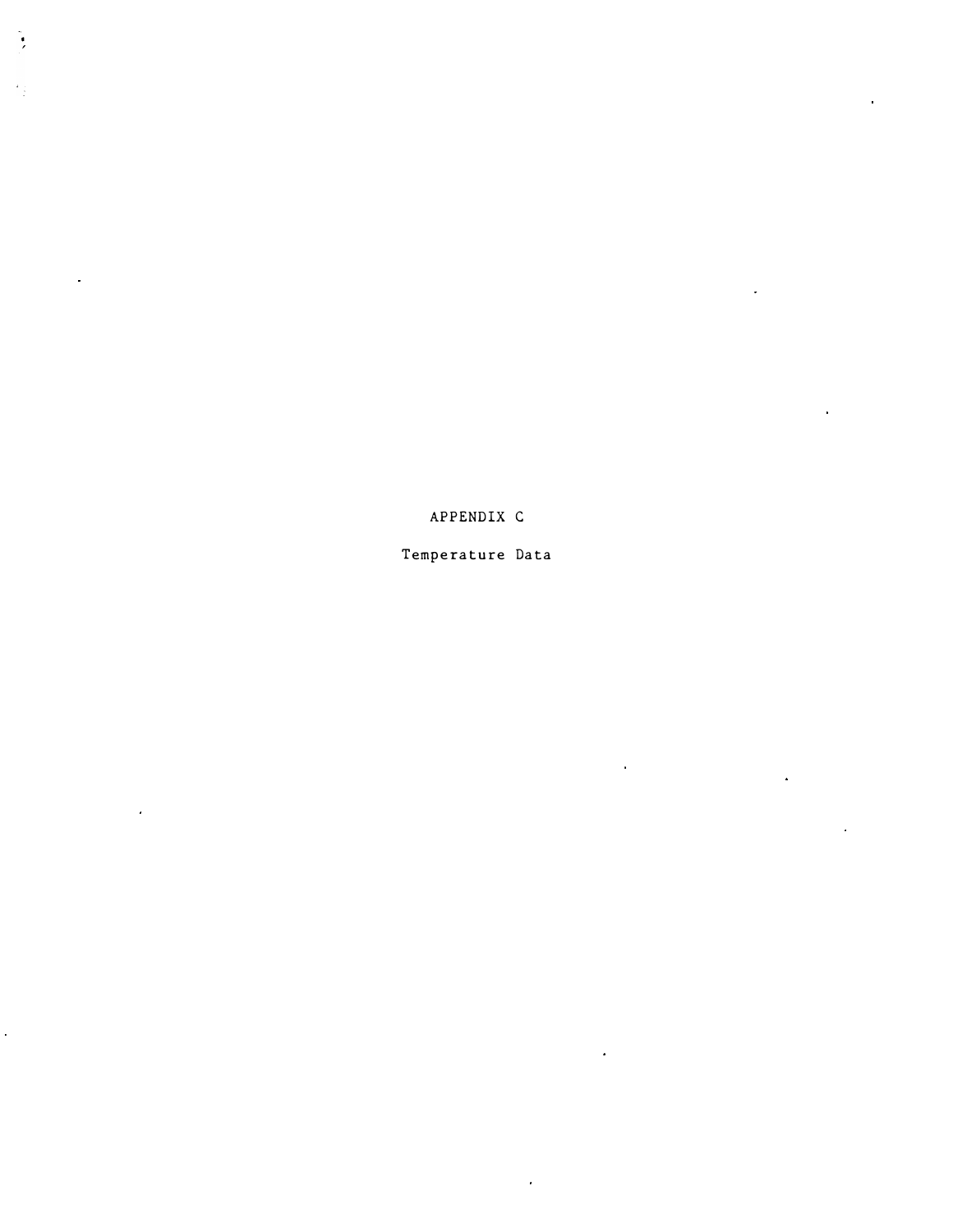| `ab. |  |  |
|------|--|--|
|------|--|--|

Mean Monthly Temperature Values - San Juan River at Farmington, New Mexico

|      | Jan       | Feb       | March     | April     | May       | June      | July      | Aug       | Sept      | <b>Oct</b> | Nov       | Dec               |
|------|-----------|-----------|-----------|-----------|-----------|-----------|-----------|-----------|-----------|------------|-----------|-------------------|
| 1961 | $-8888.8$ | $-8888.8$ | $-8888.8$ | $-8888.8$ | $-8888.8$ | $-8888.8$ | $-8888.8$ | $-8888.8$ | $-8888.8$ | $-8888.8$  | $-8888.8$ | $-8888.8$         |
| 1962 | $-8888.8$ | $-8888.8$ | $-8888.8$ | $-8888.8$ | 14.5      | 17.4      | 22.3      | 25.4      | 21.9      | 15.8       | 9.6       | 4.4               |
| 1963 | 0.8       | 6.1       | 9.5       | 12.8      | 17.0      | 21.9      | 26.6      | 23.8      | 21.0      | 17.0       | 9.5       | 4.2               |
| 1964 | 2.1       | 5.4       | 9.8       | 14.5      | 15.8      | 19.0      | 22.9      | 22.0      | 21.1      | 15.9       | 8.4       | 3.5               |
| 1965 | 5.1       | 6.3       | 9.7       | 12.1      | 13.8      | 14.0      | 19.4      | 21.2      | 17.3      | 14.6       | 10.4      | 6.4               |
| 1966 | 3.4       | 5.1       | 9.2       | 12.8      | 16.0      | 19.8      | 25.2      | 24.8      | 22.0      | 14.9       | 10.2      | 4.3               |
| 1967 | 2.5       | 6.6       | 11.2      | 14.1      | 16.5      | 19.6      | 26.5      | 22.1      | 20.9      | 17.0       | 9.9       | 2.4               |
| 1968 | 1.0       | 7.9       | 10.7      | 12.3      | 13.5      | 13.1      | 22.4      | 21.6      | 20.4      | 14.6       | 7.7       | 2.5               |
| 1969 | 3.7       | 6.2       | 7.9       | 10.9      | 13.9      | 16.6      | 21.3      | 23.5      | 19.4      | 11.3       | 7.4       | 4.5               |
| 1970 | 2.6       | 6.2       | 8.6       | 12.5      | 16.0      | 16.5      | 22.8      | 24.0      | 17.3      | 11.9       | 7.8       | $\frac{4.7}{3.5}$ |
| 1971 | 2.6       | 6.6       | 10.5      | 12.8      | 16.2      | 17.4      | 22.4      | 22.0      | 21.1      | 15.5       | 8.7       |                   |
| 1972 | 2.8       | 6.2       | 11.4      | 13.2      | 15.6      | 19.1      | 25.1      | 21.3      | 14.2      | 11.1       | 3.8       | 2.5               |
| 1973 | 2.7       | 4.5       | 5.3       | 6.9       | 9.4       | 13.9      | 14.8      | 14.2      | 13.4      | 12.5       | 9.3       | 6.0               |
| 1974 | 4.4       | 5.4       | 10.5      | 11.7      | 15.5      | 20.5      | 24.3      | 21.7      | 18.3      | 12.3       | 7.4       | 2.5               |
| 1975 | 1.3       | 4.5       | 6.7       | 7.0       | 10.4      | 12.2      | 16.6      | 17.0      | 14.7      | 10.6       | 6.9       | ։3․0<br>2․7       |
| 1976 | 2.0       | 6.0       | 10.4      | 13.2      | 15.2      | 17.2      | 21.8      | 21.1      | 16.6      | $-8888.8$  | $-8888.8$ |                   |
| 1977 | 2.7       | 4.8       | 7.2       | 14.2      | 17.0      | 21.2      | 21.6      | 21.4      | 16.7      | 13.0       | 6.8       | 3.6               |
| 1978 | 3.8       | 4.6       | 8.8       | 12.0      | 12.3      | 14.4      | 21.5      | 21.7      | 14.7      | 9.3        | 5.2       | $-8888.8$         |
| 1979 | 1.8       | 4.5       | 7.7       | 11.2      | 11.2      | 12.7      | 15.7      | 17.9      | 19.5      | 14.2       | 6.3       | 5.8               |
| 1980 | 6.0       | 6.9       | 7.7       | 11.6      | 13.5      | 16.9      | 23.1      | 21.0      | 18.4      | 12.4       | 8.3       | 16.5              |
| 1981 | 4.5       | 3.8       | 6.6       | 12.8      | 16.6      | 17.9      | 20.6      | 19.1      | 15.7      | 11.5       | 10.4      | 2.0               |
| 1982 | 3.4       | 4.1       | $-8888.8$ | $-8888.8$ | $-8888.8$ | $-8888.8$ | $-8888.8$ | $-8888.8$ | $-8888.8$ | $-8888.8$  | $-8888.8$ | $-8888.8$         |

 $\bullet$ 

\* -8888.8 indicates missing values

 $\bullet$ 

 $\sim$ 

 $\mathbf{v}$ 

 $\ddot{\phantom{a}}$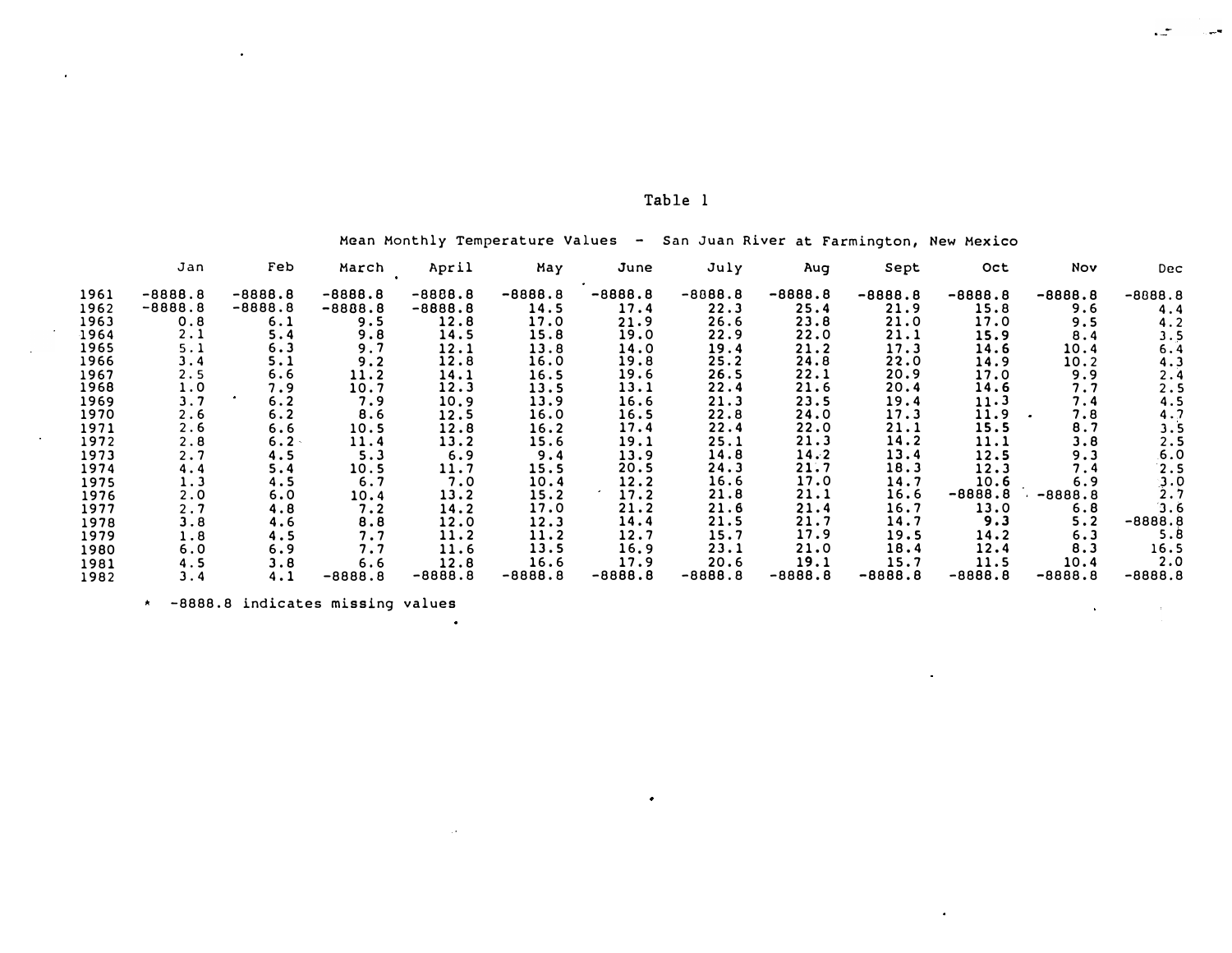| я<br>Ð<br>w<br>٠<br>۰. |  |
|------------------------|--|
|------------------------|--|

Mean Monthly Temperature Values - Animas River at Farmington, New Mexico

|              | Jan        | Feb        | March       | April     | May          | June         | July              | Aug          | Sept         | Oct          | Nov       | Dec          |
|--------------|------------|------------|-------------|-----------|--------------|--------------|-------------------|--------------|--------------|--------------|-----------|--------------|
| 1950         | $-8888.8$  | $-8888.8$  | $-8888.8$   | $-8888.8$ | $-8888.8$    | $-8888.8$    | $-8888.8$         | $-8888.8$    | $-8888.8$    | $-8888.8$    | $-8888.8$ | 3.5          |
| 1951         | 2.5        | 5.4        | 8.8         | 13.5      | 16.2         | 19.6         | 27.2              | 25.1         | 20.5         | 13.7         | 6.2       | 1.0          |
| 1952         | 1.9        | 2.8        | 5.8         | 10.1      | 12.7         | 14.9         | 20.4              | 21.5         | 19.7         | 17.4         | 2.8       | 2.1          |
| 1953         | 1.7        | 3.7        | 8.3         | 12.3      | 15.1         | 19.1         | 24.2              | 23.6         | 16.3         | 15.0         | 7.9       | 0.9          |
| 1954         | 2.5        | 6.5        | 9.0         | 14.7      | 17.0         | 20.8         | 23.9              | 22.1         | 19.4         | 13.0         | 8.8       | 2.6          |
| 1955         | 1.8        | 2.3        | 4.2         | 6.4       | 10.3         | 13.8         | 18.3              | 19.6         | 17.2         | 14.3         | 5.8       | 1.4          |
| 1956         | 4.4        | 4.7        | 5.8         | 9.5       | 10.6         | 16.6         | 24.9              | 22.5         | 22.3         | 14.1         | 5.0       | 1.6          |
| 1957         | 1.9        | 4.6        | 5.4         | 7.3       | 10.6         | 11.0         | 15.0              | 19.4         | 18.1         | 13.1         | 5.3       | 2.3          |
| 1958         | 1.7        | 5.8        | 7.0         | 10.7      | 14.0         | 17.1         | 22.6              | 24.5         | 20.7         | 14.4         | 7.4       | 3.8          |
| 1959         | 2.1        | 5.6        | 10.6        | 15.3      | 16.5         | 19.5         | 25.3              | 23.9         | 21.4         | 12.9         | 5.6       |              |
| 1960         | 1.0        | 3.0        | 8.8         | 11.6      | 14.4         | 17.2         | 23.4              | 24.1         | 21.4         | 12.9         | 7.4       | $2.5$<br>2.2 |
| 1961         | 1.6        | 7.3        | 9.7         | 12.5      | 13.7         | 17.7         | 23.6              | 25.1         | 19.2         | 13.1         | 6.9       | 1.7          |
| 1962         | 1.2        | 5.5        | 9.0         | 13.0      | 13.6         | 17.9         | 20.9 <sup>7</sup> | 25.4         | 22.8         | 15.3         | 8.9       | 4.3          |
| 1963         | 0.8        | 5.4        | 9.6         | 12.5      | 16.2         | 19.9         | 26.0              | 23.5         | 19.8         | 16.9         | 8.8       | 3.1          |
| 1964         | 1.2        | 4.6        | 8.9         | 13.6      | 15.4         | 18.6         | 25.8              | 22.8         | 20.6         | 15.1         | 7.4       | 2.8          |
| 1965         | 4.4        | 5.9        | 9.7         | 12.7      | 13.8         | 14.6         | 19.3              | 21.6         | 17.0         | 13.7         | 9.0       | 4.3          |
| 1966         | 1.7        | 4.7        | 9.4         | 12.8      | 13.5         | 18.7         | 25.2              | 25.0         | 21.8         | 15.7         | 9.8       | 3.9          |
| 1967         | 2.1        | 6.0        | 11.7        | 13.9      | 16.0         | 19.0         | 25.6              | 23.5         | 21.6         | 16.3         | 9.5       | 2.5          |
| 1968         | 0.7        | 7.0        | 10.3        | 11.8      | 11.8         | 12.3         | 21.5              | 21.1         | 20.9         | 14.7         | 7.5       | 2.1          |
| 1969         | 3.3        | 5.8        | 6.6         | 8.5       | 11.3         | 16.2         | 21.0              | 23.9         | 19.6         | 11.3         | 6.8       | 4.0          |
| 1970         | 2.8        | 6.2        | 8.6         | 13.2      | 16.1         | 17.0         | 22.9              | 23.6         | 17.1         | 11.5         | 7.4       | 3.7          |
| 1971         | 1.9        | 5.9        | 9.6         | 12.4      | 15.3         | 16.9         | 22.2              | 23.5         | 21.0         | 14.3         | 7.8       | 2.4          |
| 1972         | 1.8        | 5.4        | 10.9        | 12.6      | 15.0         | 18.8         | 26.0              | 24.0         | 16.7         | 11.8         | 4.0       | 0.8          |
| 1973         | 0.5        | 4.9        | 5.9         | 7.4       | 9.7          | 13.9         | 18.1              | 22.2         | 18.2         | 15.1         | 8.6       | 2.8          |
| 1974         | 1.8        | 3.9        | 11.3        | 13.1      | 14.7         | 19.1         | 25.2              | 25.2         | 23.4         | 16.0         | 8.1       | 2.6          |
| 1975         | 0.6        | 4.1        | 7.4         | 7.6       | 10.8         | 12.5         | 17.0              | 22.0         | 18.7         | 13.4         | 7.8       | 2.9          |
| 1976         | 2.0        | 6.2        | 10.5        | 13.6      | 15.5         | 17.4         | 22.4              | 21.6         | 16.8         | 10.5         | $-8888.8$ | 0.7          |
| 1977         | 0.8        | 4.8        | 10.0        | 16.6      | 18.9         | 22.3         | 24.1              | 24.4         | 19.0         | 14.6         | 7.5       | 2.8          |
| 1978         | 2.8        | 4.2        | 8.5         | 11.1      | 11.9         | 13.6         | 20.1              | 23.7         | 17.3         | 12.8         | 4.5       | 2.0          |
| 1979         | 1.4        | 4.2        | 8.4         | 11.2      | 12.4         | 14.0         | 19.4              | 22.4         | 22.7         | 17.5         | 6.4       | 4.8          |
| 1980         | 5.4        | 7.6        | 9.0         | 12.5      | 14.5         | 18.8         | 24.3              | 26.2         | 23.5         | $\cdot$ 15.9 | 8.6       | 3.0          |
| 1981         | 2.6        | 3.4        | 7.5         | 13.2      | 16.1         | 17.9         | 22.2              | 24.0         | 19.6         | 12.6         | 9.8       | 1.5          |
| 1982         | 3.0        | 4.0        | 9.1         | 11.5      | 12.3         | 14.0         | 19.1              | 20.8         | 17.1         | 12.3         | 7.0       | 3.0          |
| 1983         | 1.9        | 5.0        | 7.2         | 11.0      | 13.3         | 14.4         | 17.9              | 23.3         | 20.8         | 13.4         | 6.3       | 1.8          |
| 1984         | 1.6        | 4.2        | 8.6         | 10.8      | 13.5         | 15.4         | 19.7              | 21.6         | 18.1         | 9.3          | 6.0       | 2.7          |
| 1985<br>1986 | 2.9        | 3.6<br>7.1 | 7.7         | 11.5      | 13.4         | 15.5<br>16.3 | 20.4<br>19.8      | 22.5<br>23.6 | 17.1<br>20.5 | 13.4         | 7.1       | 3.0          |
| 1987         | 4.4<br>2.5 |            | 11.1<br>7.8 | 11.8      | 14.1<br>13.4 | 16.9         | 21.6              |              | 20.9         | 10.3         | 5.9       | 2.6          |
| 1988         | 1.6        | 6.3        |             | 12.7      | 16.5         | 20.9         | 25.5              | 23.3         |              | 14.3         | 3.0       | 2.8          |
|              |            | 6.1        | 9.5         | 12.9      |              |              |                   | 24.6         | 20.7         | $-8888.8$    | $-8888.8$ | $-8888.8$    |

\* -8888.8 indicates missing values

j

 $\mathbf{r}$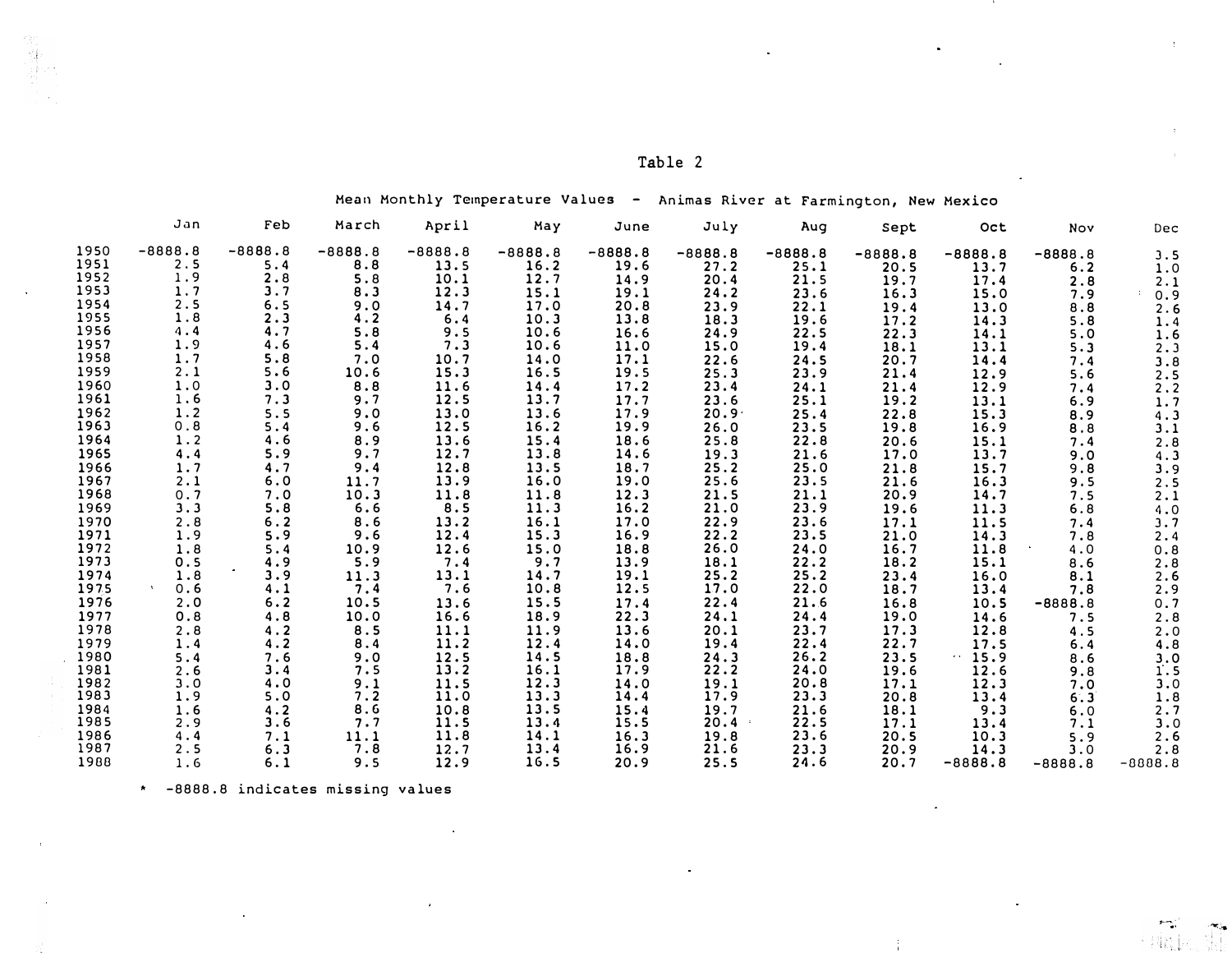| o<br>s<br>н. |  |
|--------------|--|
|--------------|--|

 $\bullet$ 

حيد

 $\hat{\textbf{z}}$ 

- 4

Mean Mon.thly Temperature Values - San Juan River at Bluff, Utah

|              | Jan        | Feb        | March      | April               | May          | June         | July         | Aug               | Sept              | Oct       | Nov         | Dec                           |
|--------------|------------|------------|------------|---------------------|--------------|--------------|--------------|-------------------|-------------------|-----------|-------------|-------------------------------|
| 1943         | $-8888.8$  | $-8888.8$  | $-8888.8$  | $-8888.8$           | $-8888.8$    | $-8888.8$    | $-8888.8$    | $-8888.8$         | $-8888.8$         | $-8888.8$ | $-8888.8$   | $-8888.8$                     |
| 1944         | $-8888.8$  | $-8888.8$  | $-8888.8$  | $-8888.8$           | 15.3         | 17.6         | 22.3         | 21.9              | 20.5              | 13.6      | 6.5         | 1.2                           |
| 1945         | 1.9        | 4.4        | 6.6        | 10.0                | 15.2         | 19.9         | 24.0         | 24.4              | 19.2              | 14.6      | 5.4         | 0.5                           |
| 1946         | 0.8        | 4.1        | 8.3        | 14.9                | 16.6         | 21.3         | 25.4         | 24.3              | 19.7              | 12.1      | 5.9         | 2.8                           |
| 1947         | 0.0        | 4.3        | 8.9        | 12.2                | 18.0         | 18.8         | 24.1         | 22.8              | 20.1              | 14.6      | 4.2         | 1.6                           |
| 1948         | 1.1        | 3.7        | 6.3        | 11.2                | 16.0         | 19.3         | 23.8         | 22.8              | 19.5              | 12.9      | 4.4         | 1.0                           |
| 1949         | 1.0        | 2.4        | 8.8        | 13.3                | 15.5         | 18.4         | 23.1         | 22.6              | 20.4              | 12.4      | 6.8         | 1.9                           |
| 1950         | 1.2        | 5.8        | 10.6       | 19.2                | 20.1         | 23.1         | 24.2         | 23.6              | 19.9              | 16.2      | 6.9         | 5.1                           |
| 1951         | 3.2        | 6.1        | 10.7       | 14.5                | 17.2         | 20.6         | 25.2         | 21.6              | $-8888.8$         | $-8888.8$ | $-8888.8$   | 0.7                           |
| 1952         | 1.8        | 3.9        | 5.6        | 12.4                | 16.2         | 18.3         | 23.1         | 24.0              | 19.3              | 15.7      | 6.0         | 1.5                           |
| 1953         | 2.4        | 4.2        | 8.5        | 11.3                | 14.8         | 19.8         | 24.0         | 21.7              | 17.3              | 12.4      | $6.2 \cdot$ | 1.4                           |
| 1954         | 2.0        | 5.6        | 6.8        | 14.3                | 17.7         | 20.2         | 24.7         | 22.3              | 20.2              | 13.5      | 6.9         | 2.6                           |
| 1955         | 1.0        | 2.1        | 6.8        | 10.0                | 15.0         | 18.6         | 22.1         | 23.2              | 18.6              | 13.1      | 5.1         | 4.3                           |
| 1956         | 3.7        | 3.2        | 7.0        | 12.1                | 16.2         | 20.7         | 23.1         | 20.6              | 18.5              | 11.5      | 4.5         | 1.2                           |
| 1957         | 2.2        | 6.2        | 8.1        | 12.8                | 13.9         | 17.7         | 24.6         | 22.5              | 18.5              | 13.4      | 5.1         | 1.9                           |
| 1958         | 1.5        | 5.2        | 6.8        | 10.4                | 16.2         | 20.0         | 24.3         | 24.2              | . 19. 1           | 14.1      | 6.3         |                               |
| 1959         | 2.1        | 4.4        | 8.6        | 13.4                | 15.8         | 21.8         | 23.6         | 22.6              | 17.0              | 12.6      | 5.5         | $\frac{4 \cdot 2}{3 \cdot 0}$ |
| 1960         | 0.8        | 2.7        | 8.1        | 11.4                | 15.9         | 19.8         | 24.0         | 22.3              | 20.3              | 12.4      | 6.1         | $\overline{1.1}$              |
| 1961         | 0.6        | 3.9        | 8.2        | 11.6                | 15.8         | 21.4         | 24.2         | 22.5              | 17.4              | 10.8      | 5.6         | 3.1                           |
| 1962         | 0.4        | 3.8        | 6.0        | 13.7                | 16.3         | 20.8         | 24.2         | 24.7              | 22.0              | 16.6      | 9.0         | 6.7                           |
| 1963         | $-8888.8$  | 6.0        | 10.9       | 11.8                | 20.1         | 22.3         | 28.0         | 25.8              | 21.9              | 16.2      | 8.1         | 1.9                           |
| 1964         | 1.3        | 3.9        | 10.8       | 14.8                | 19.3         | 20.8         | 25.0         | 22.6              | 18.9              | 13.1      | 5.6         | 3.0                           |
| 1965         | 3.7        | 5.1        | 8.4        | 14.6                | 16.5         | 18.6         | 24.0         | 23.7              | 18.9              | 14.3      | 9.9         | $\frac{4.8}{3.2}$             |
| 1966         | 2.2        | 3.7        | 8.9        | 13.9                | 19.2         | 22.6         | 27.1         | 25.5              | 21.6              | 13.8      | 8.4         |                               |
| 1967         | 0.9        | 4.9        | 10.5       | 13.9                | 18.5         | 21.4         | 25.3         | 23.9              | 21.2              | 14.9      | 5.2         | 0.2                           |
| 1968         | 0.4        | 5.8        | 9.6        | 12.2                | 17.2         | 21.2         | 26.0         | 22.7              | 20.2              | 14.0      | 5.8         | 1.5                           |
| 1969<br>1970 | 2.4        | 4.9        | 7.5        | 14.0                | 18.6         | 21.1         | 24.5         | 26.4              | 21.2              | 12.6      | 7.8         | 3.5                           |
| 1971         | 2.9        | 5.7        | 7.8        | $\frac{11.0}{12.5}$ | 17.2         | 22.1         | 26.2         | 25.9              | 17.1              | 11.1      | 6.1         | 2.8                           |
| 1972         | 3.0        | 4.2        | 8.2        |                     | 15.7         | 19.3         | 25.4         | 24.5              | 19.9              | 13.3      | 6.3         | $\cdot$ 1.4                   |
| 1973         | 1.4<br>1.0 | 5.1        | 11.3       | 14.9                | 19.3         | 22.4         | 27.5         | 26.1              | 21.1              | 13.4      | 5.5         | 1.6                           |
| 1974         | 1.0        | 3.3<br>2.1 | 7.0<br>8.1 | 10.7<br>11.8        | 17.3<br>18.0 | 20.0<br>23.5 | 23.5         | 23.8              | 18.9              | 14.3      | 8.2         | 2.7                           |
| 1975         | 1.0        | 3.6        | 7.5        | 10.4                | 16.0         | 20.8         | 25.5         | 25.4              | 24.0              | 15.8      | 8.0         | 2.9                           |
| 1976         | 2.0        | 7.6        | 11.0       | 16.4                | 17.9         | 21.7         | 22.0<br>24.3 | 22.0              | 17.0              | 7.9       | 7.2         | 1.4                           |
| 1977         | $-8888.8$  | 4.3        | 7.0        | 10.7                | $-8888.8$    | $-8888.8$    | $-8888.8$    | 20.3<br>$-8888.8$ | 20.9<br>$-8888.8$ | 14.4      | 4.9         | $-8888.8$                     |
| 1978         | $-8888.8$  | $-8888.8$  | $-8888.8$  | $-8888.8$           | $-8888.8$    | $-8888.8$    | $-8888.8$    |                   |                   | $-8888.8$ | $-8888.8$   | $-8888.8$                     |
| 1979         | 0.0        | 0.0        | 6.5        | 8.5                 | 13.5         | $-8888.8$    |              | $-8888.8$         | $-8888.8$         | 10.5      | $-8888.8$   | 0.0                           |
|              |            |            |            |                     |              |              | 23.0         | $-8888.8$         | 21.5              | $-8888.8$ | $-8888.8$   | $-8088.8$                     |

\* -8888.8 indicates missing values

 $\ddot{\phantom{a}}$ 

 $\bullet$ 

 $\hat{\mathbf{r}}$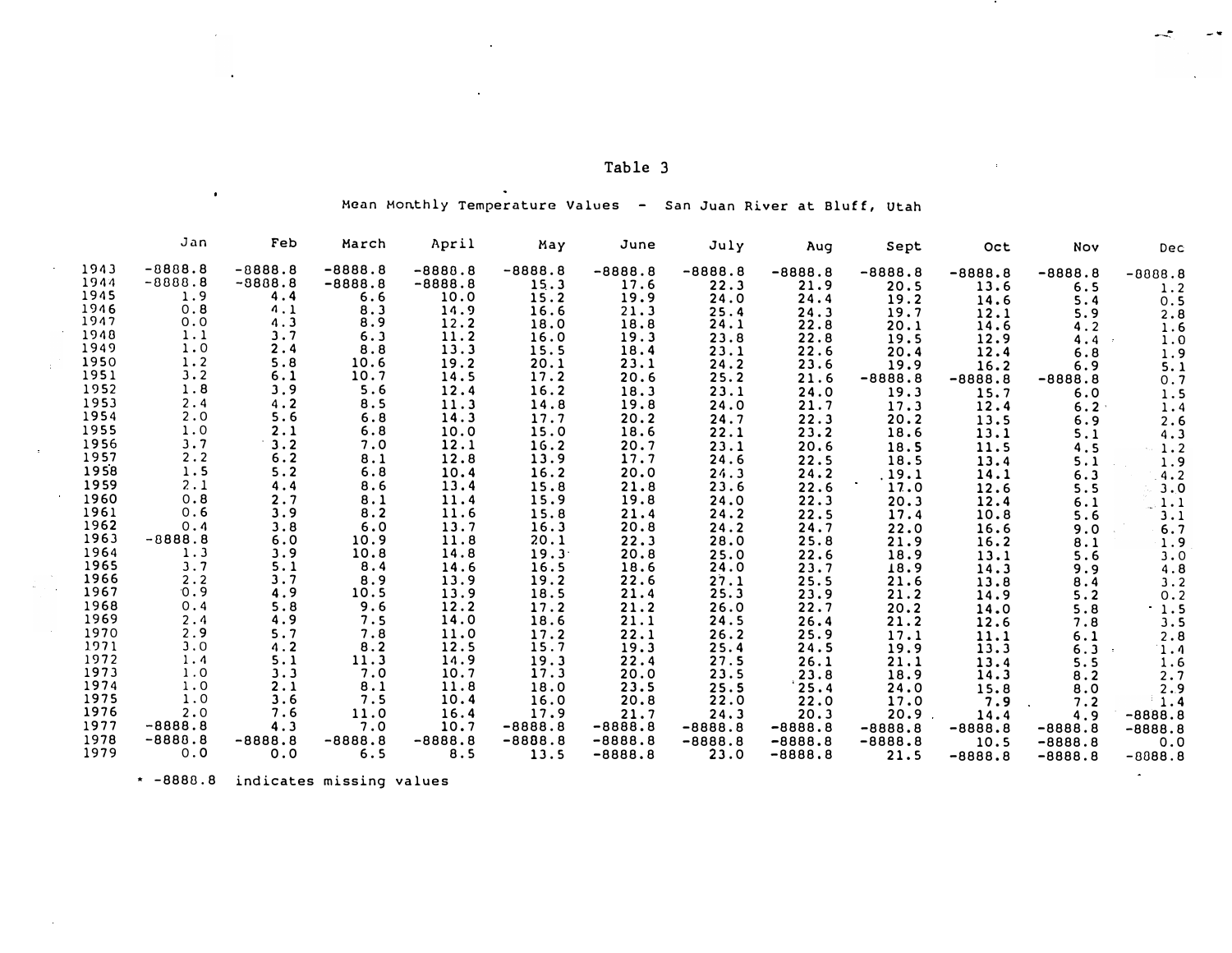i' i.

Miscellaneous Water Temperatures, San Juan and Animas Rivers, New Mexico

| San Juan River (above Animas Confluence) |                        |                      |                      |
|------------------------------------------|------------------------|----------------------|----------------------|
| <b>Location</b>                          | $J$ uly<br><u>1989</u> | Oct.<br><u> 1989</u> | Sep.<br><u> 1990</u> |
| Navajo Dam                               |                        |                      | 11.5                 |
| Gobernador Wash                          |                        | 9.9                  |                      |
| Hammond Diversion                        | 13.9                   | 11.4                 |                      |
| 64 Bridge                                | 13.9                   |                      |                      |
| 4 km above Bloomfield                    | 16.6                   |                      |                      |
| Bloomfield                               | 19.3                   |                      |                      |
| 1 km above Armenta Canyon                | 14.7                   |                      |                      |
| Armenta Canyon                           | 16.1                   |                      |                      |
| Lee's Acres Bridge                       | 20.0                   |                      |                      |
| 5 km below Bloomfield                    | 21.3                   |                      |                      |
| 3.2 km above Animas                      | 20.9                   |                      |                      |
| Animas Confluence                        | 21.1                   |                      |                      |

## Animas River {Colorado/New Mexico Border to San Juan Confluence}

| Location                   | Oct.<br>1987 | July<br><u>1989</u> | Sep.<br>1990 |
|----------------------------|--------------|---------------------|--------------|
| Colorado/New Mexico Border |              |                     | 17.5         |
| Colorado Road 2125         | 8.9          |                     |              |
| Segment 1                  |              |                     | 15.5         |
| Segment 2                  |              |                     | 12.0         |
| Segment 3                  |              |                     | 19.0         |
| Segment 4                  |              |                     | 23.0         |
| Segment 5                  |              |                     | 22.0         |
| Segment 6                  |              |                     | 21.0         |
| U.S. 550                   | --           |                     | --           |
| Colorado Road 2800         | 11.0         |                     | 23.0         |
| Aztec                      | 13.0         |                     | 21.0         |
| Farmington                 |              | 21.0                |              |

(David Propst, New Mexico Game and Fish, Personal Communication)